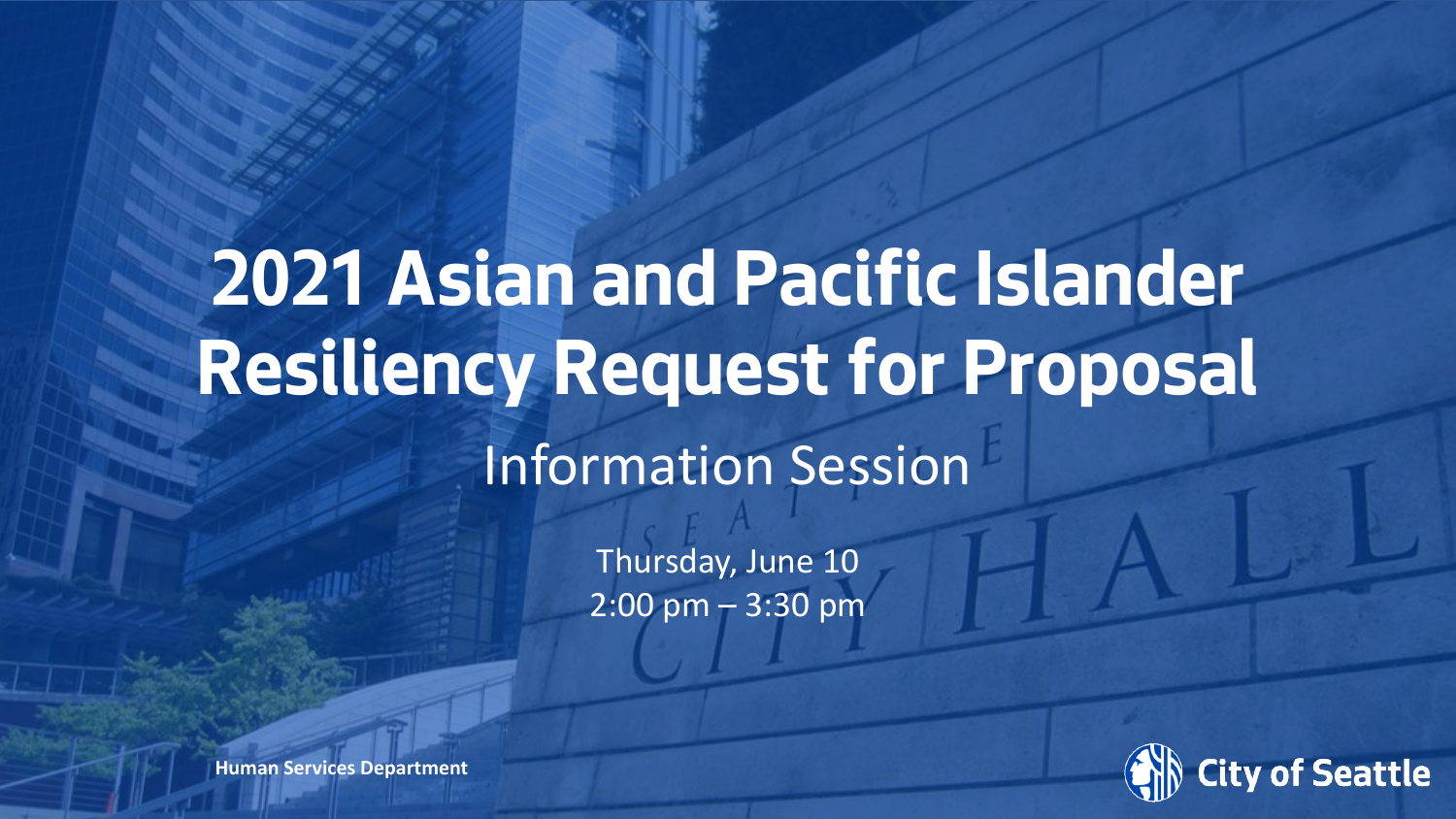#### **Welcome**

This presentation will be **recorded and posted** online on the HSD Funding Opportunity webpage.

#### Please type your name and your agency name in the chat for attendance purposes.

#### For those on the phone would you like to share your name and agency?

#### Thank you!

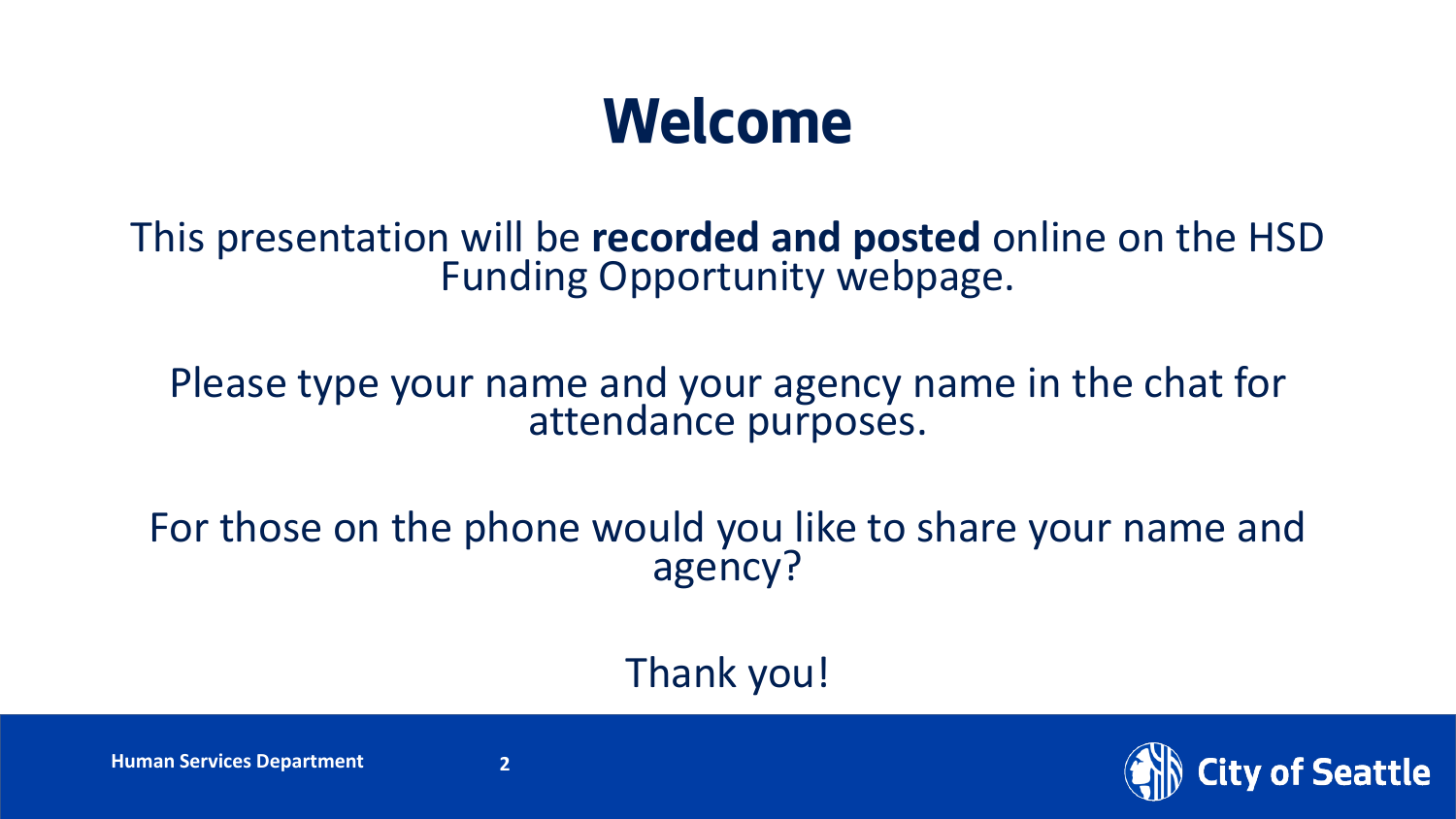#### **Housekeeping**

- Please mute if you are not speaking
- Feel free to turn on your camera. Presentation will be recorded, posted online and subject to public disclosure
- Please hold questions to the end

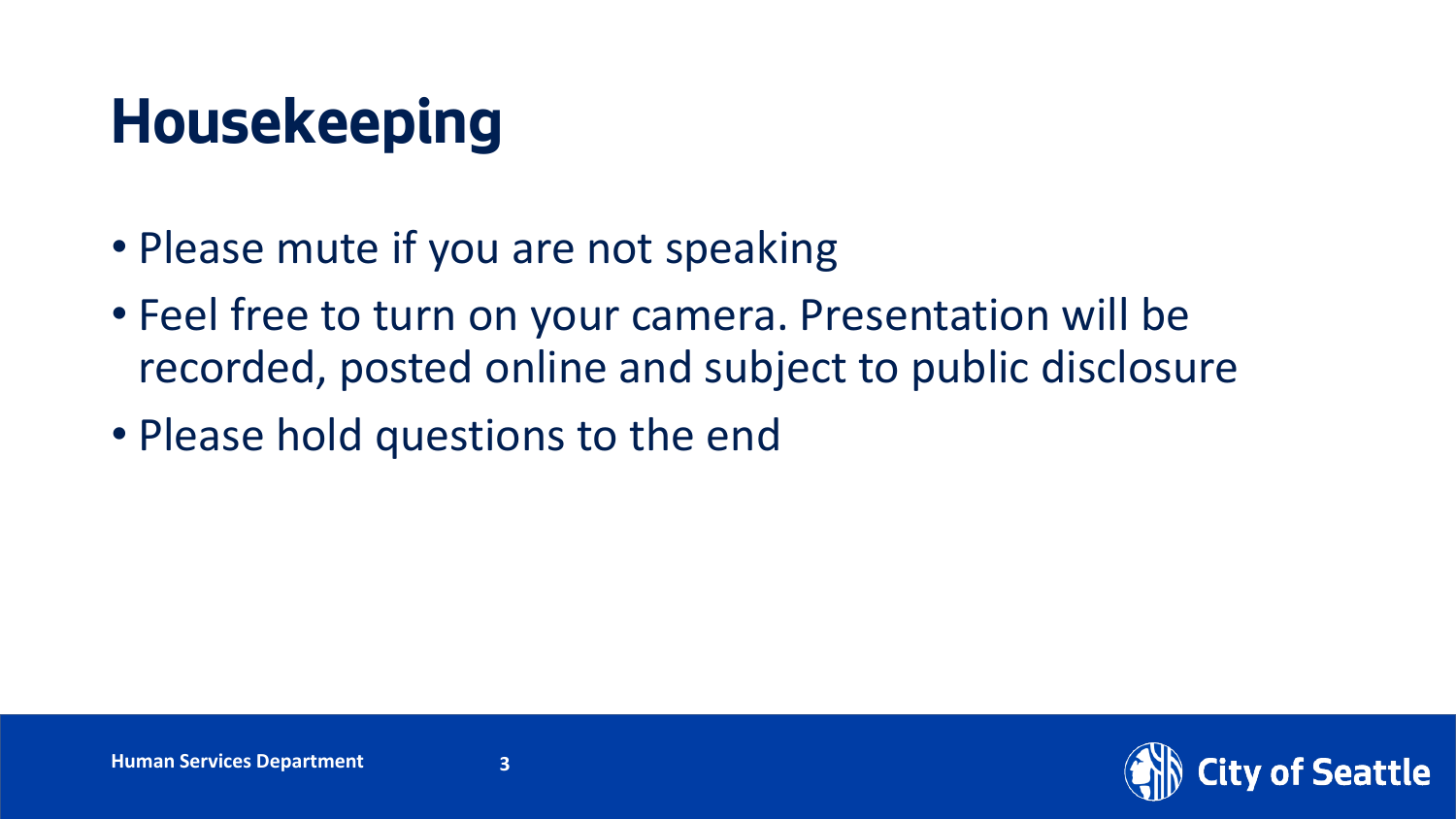## **Today we will talk about:**

- Timeline
- RFP Highlights
- Who can apply?
- What does the RFP fund?
- Application
- Submission process
- What happens after applications are submitted?
- Tips
- Questions?

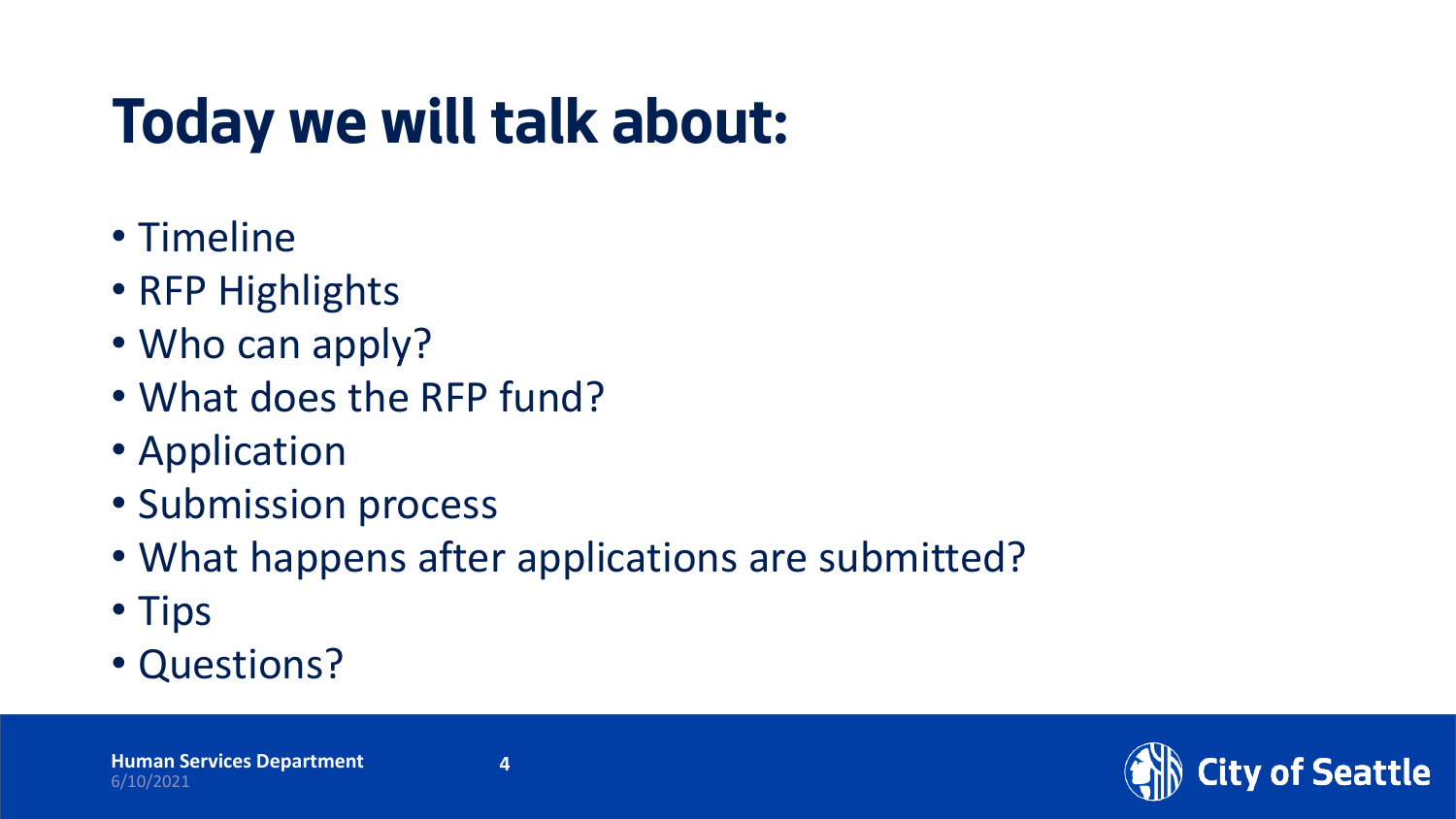#### **Timeline**

| <b>Activity</b>                     | <b>Timeline</b>                      |
|-------------------------------------|--------------------------------------|
| <b>Funding Announcement</b>         | Friday, June 4, 2021                 |
| <b>Webinar Information Session</b>  | Thursday, June 10, 2021              |
| Last Day to Submit Questions to HSD | Friday, June 18 at 12:00 p.m. (noon) |
| <b>Application Deadline</b>         | Friday, June 25 at 12:00 p.m. (noon) |
| <b>Tentative Notification</b>       | <b>Monday, July 26, 2021</b>         |
| <b>Contracts Start</b>              | <b>August 15, 2021</b>               |

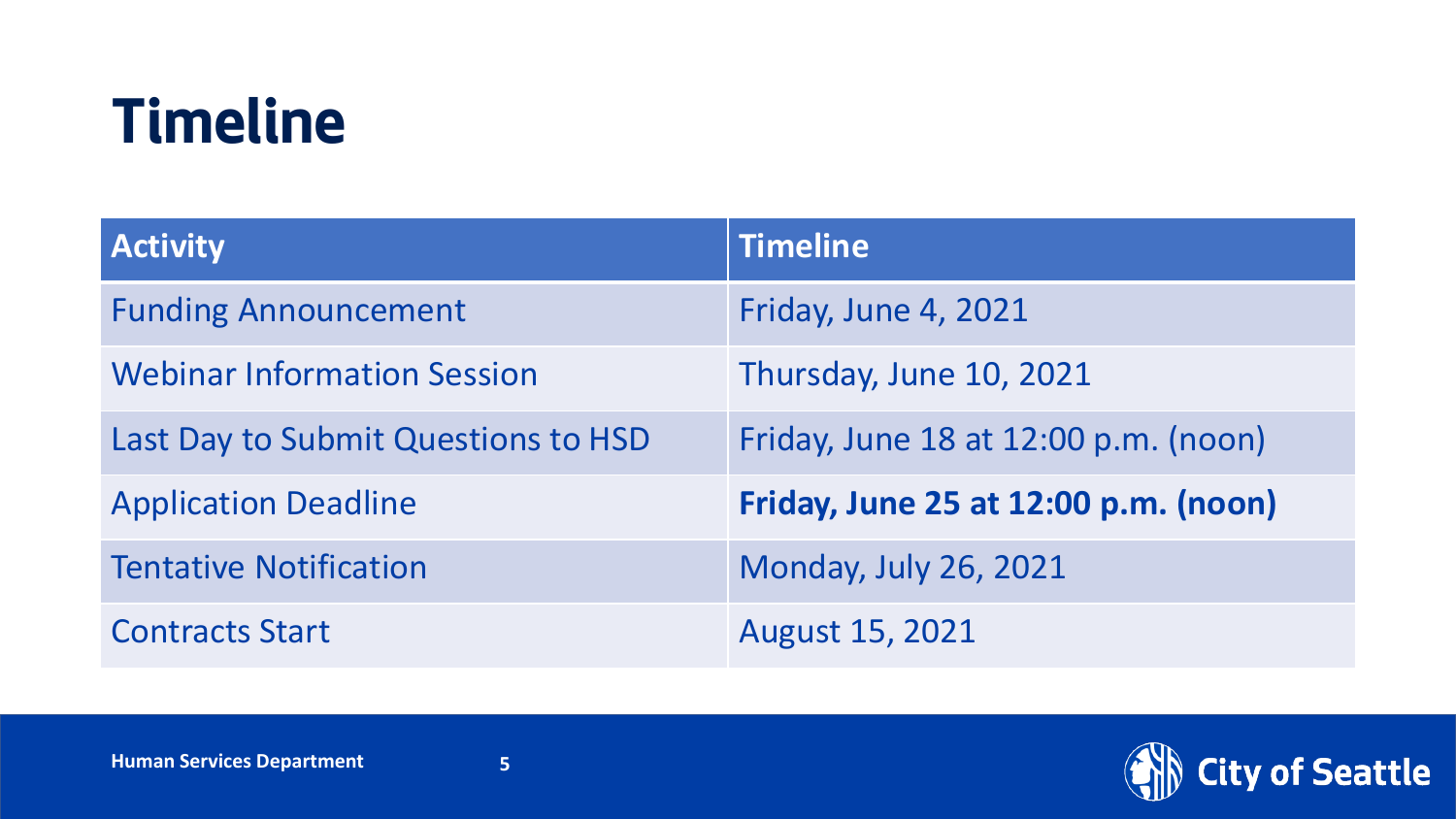### **RFP Highlights**

- Council ordinance Asian American and Pacific Islander Community Investments
- Services must be in Seattle
- \$300,000 one-time funds
- Up to \$50,000
- Intent is to fund small Community Based Organizations
- Applications Due: **Friday, June 25 at 12:00 p.m. (noon)**
- Contracts: August 15, 2021 July 31, 2022

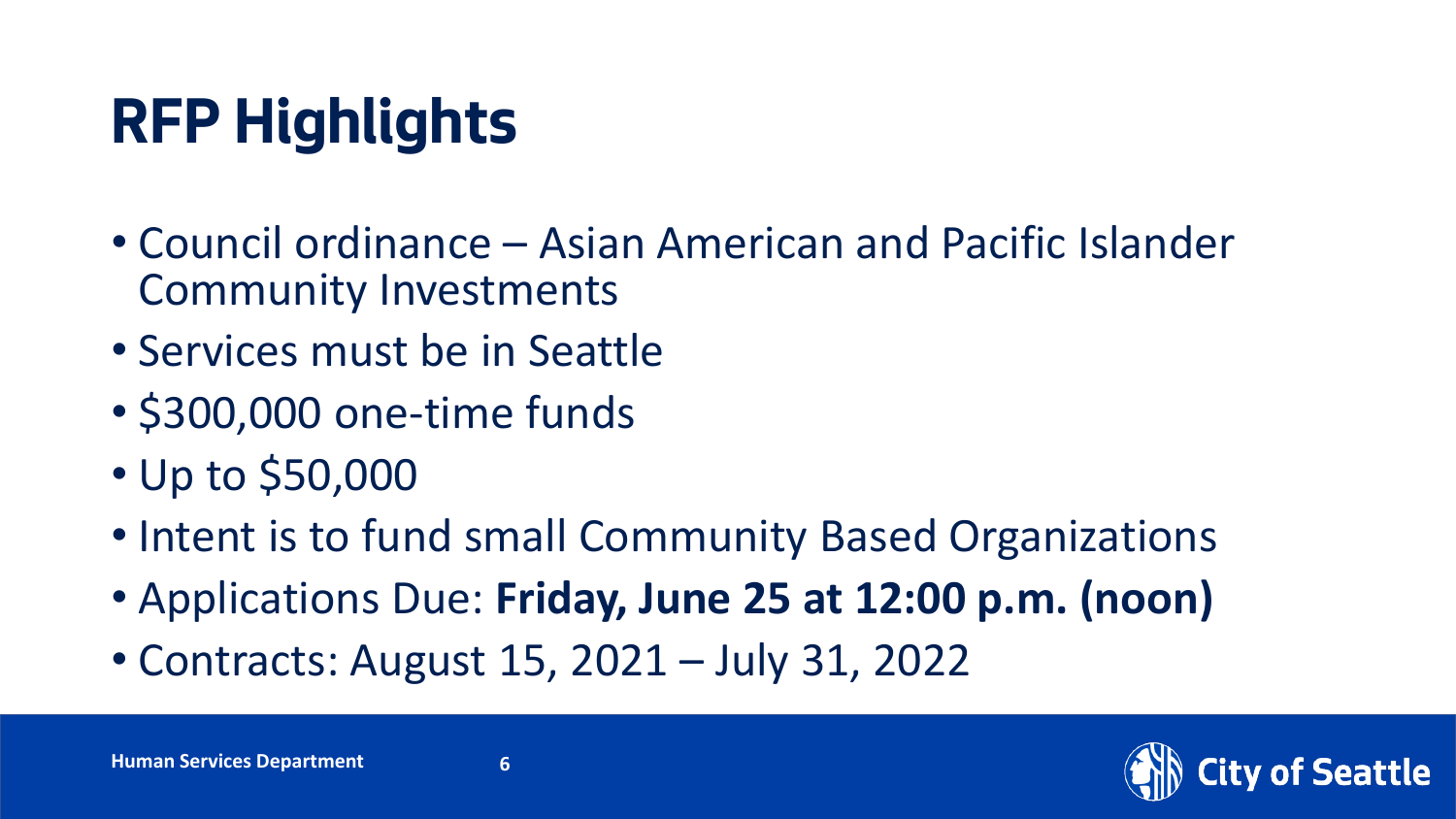## **Who can apply?**

- Applicant or fiscal agent must meet all licensing requirements that apply to its organization. Companies must license, report and pay revenue taxes for the Washington State Business License (UBI#) and Seattle Business License, if they are required by the laws of those jurisdictions.
- Applicant or fiscal agent must have a Federal Tax ID number/employer identification number (EIN) to facilitate payments from the City of Seattle to the provider.
- Applicant or fiscal agent must be incorporated as a private non-profit corporation in the State of Washington and must have been granted 501(C) (3) tax exempt status by the United States Internal Revenue Service, the applicant's 501(C) (3) status must be in good standing and must not have been revoked in the previous calendar year.
- OR, Applicant or fiscal agent is a federally-recognized or Washington State-recognized Indian tribe.
- Or, If the applicant or fiscal agent is a public corporation, or other legal entity established pursuant to RCW 35.21.660 or RCW 35.21.730, the applicant's status as a legal entity must be in good standing and must not have been revoked in the previous calendar year.

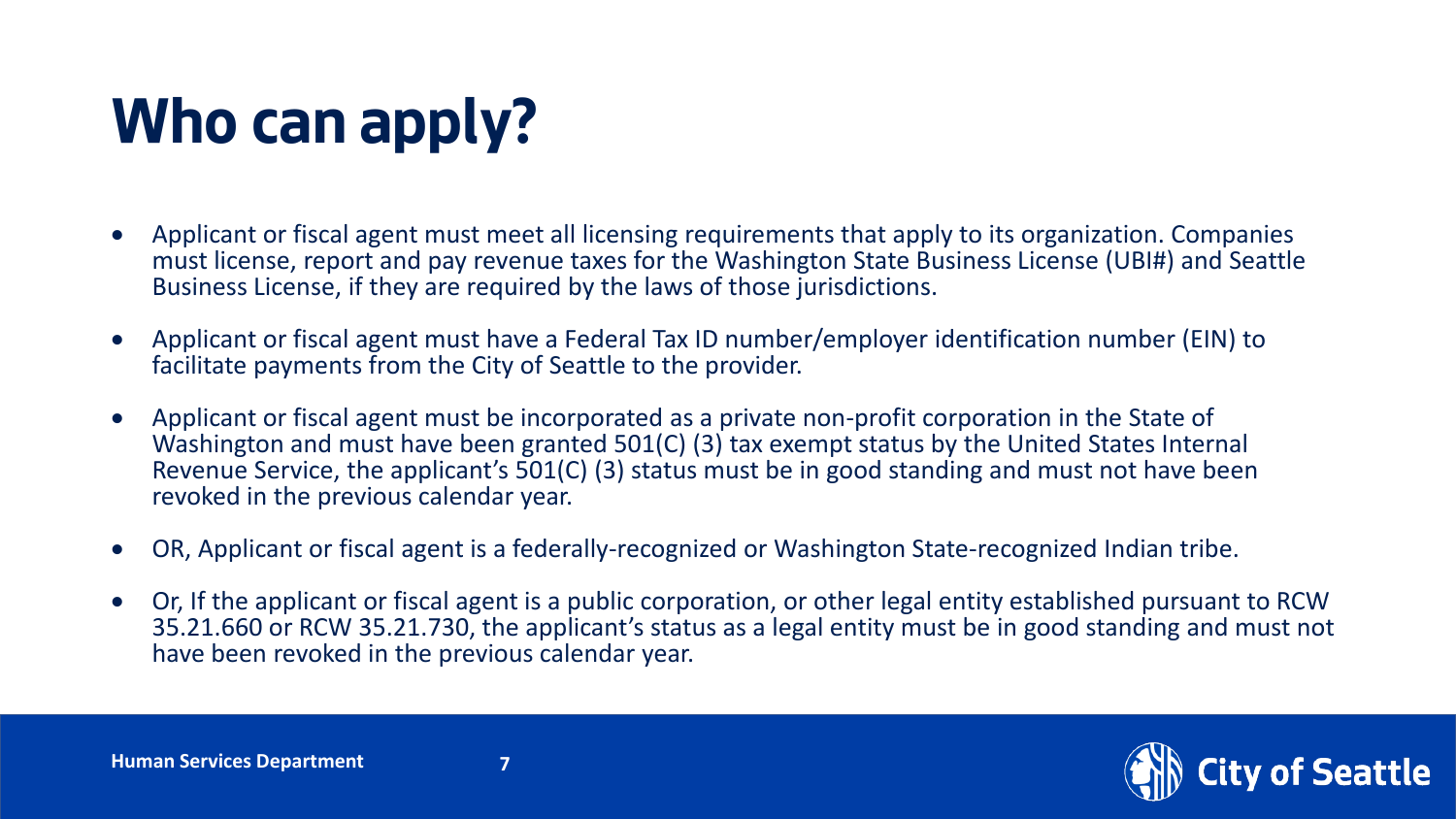#### **What does the RFP fund?**

- Activities that lead to one or more of the following outcomes (see Appendix A):
	- People understand racism
	- People feel safe
	- Communities are supported
	- Communities are unified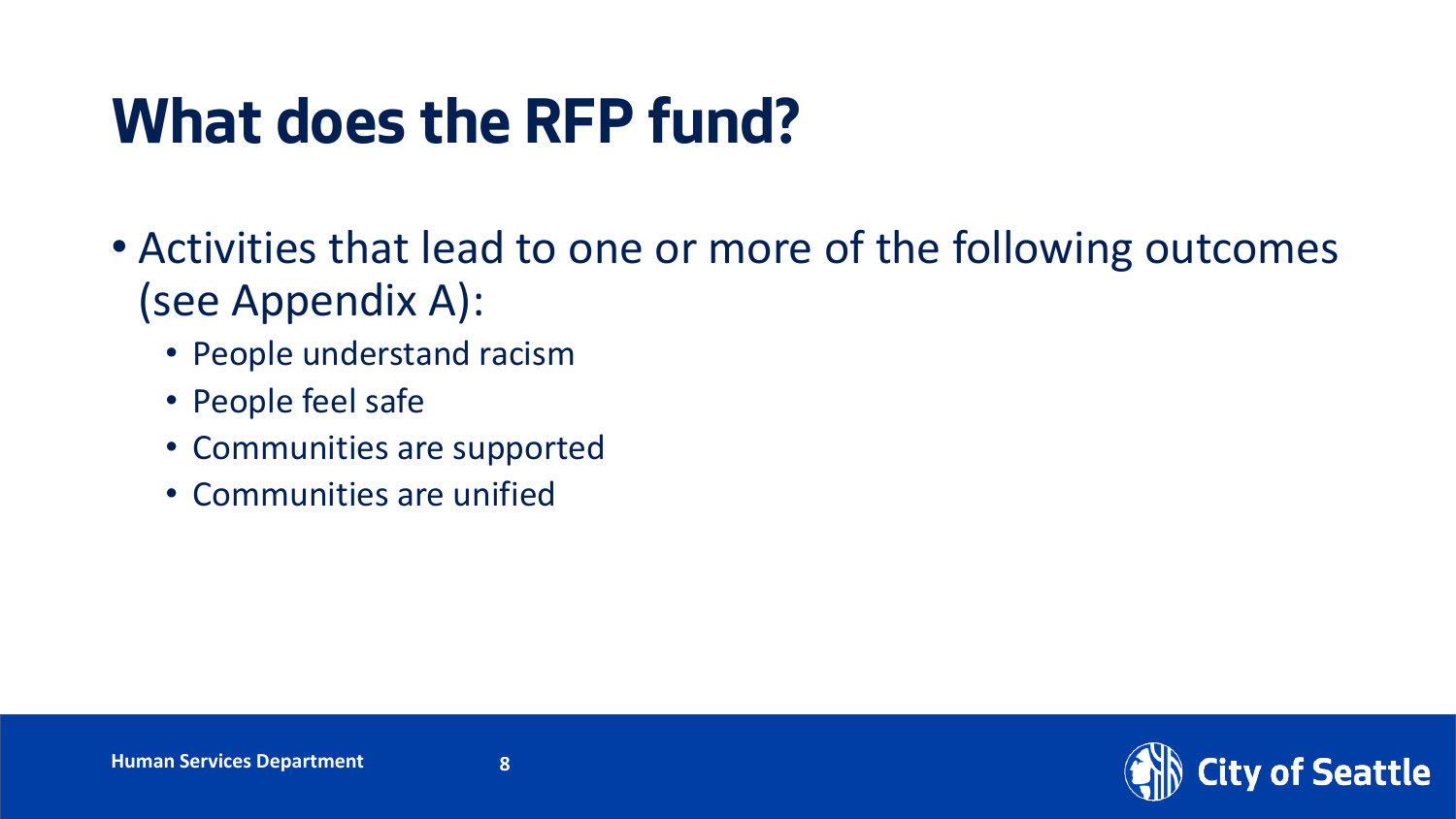#### **People Understand Racism**

- Activities that support opportunities for people to learn about racism, bias, historical trauma, systems of oppression, etc. Examples include, but not limited to,:
	- Educational workshops
	- Listening sessions

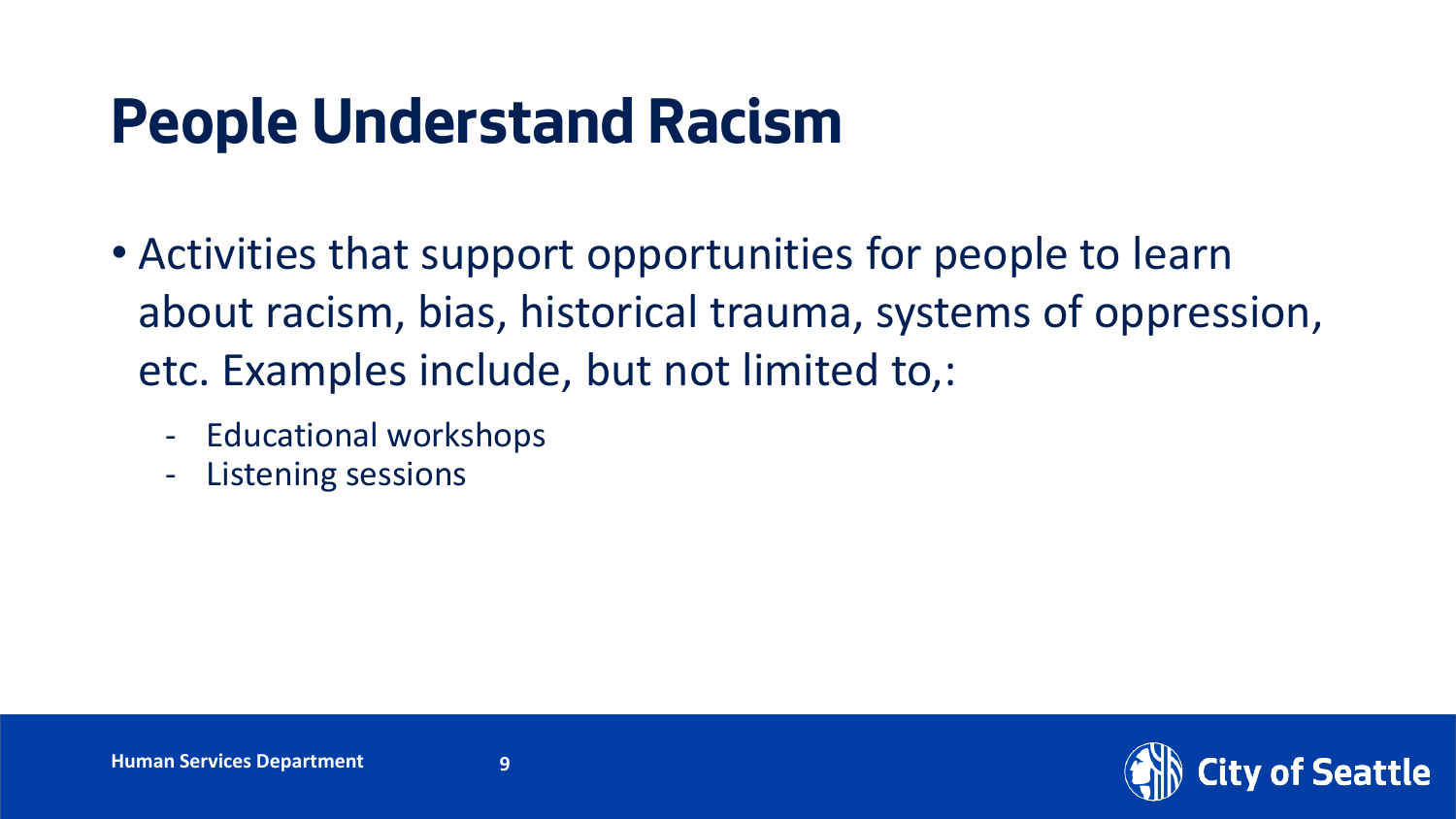#### **People Feel Safe**

- Activities that give people the knowledge, tools or resources to make them feel safe. Examples include, but not limited to,:
	- Outreach
	- Bystander training
	- Neighborhood watch
	- Escort, buddy system
	- Night walks
	- Self-defense workshops
	- Language specific hotline
	- Mental health counseling
	- Trauma healing

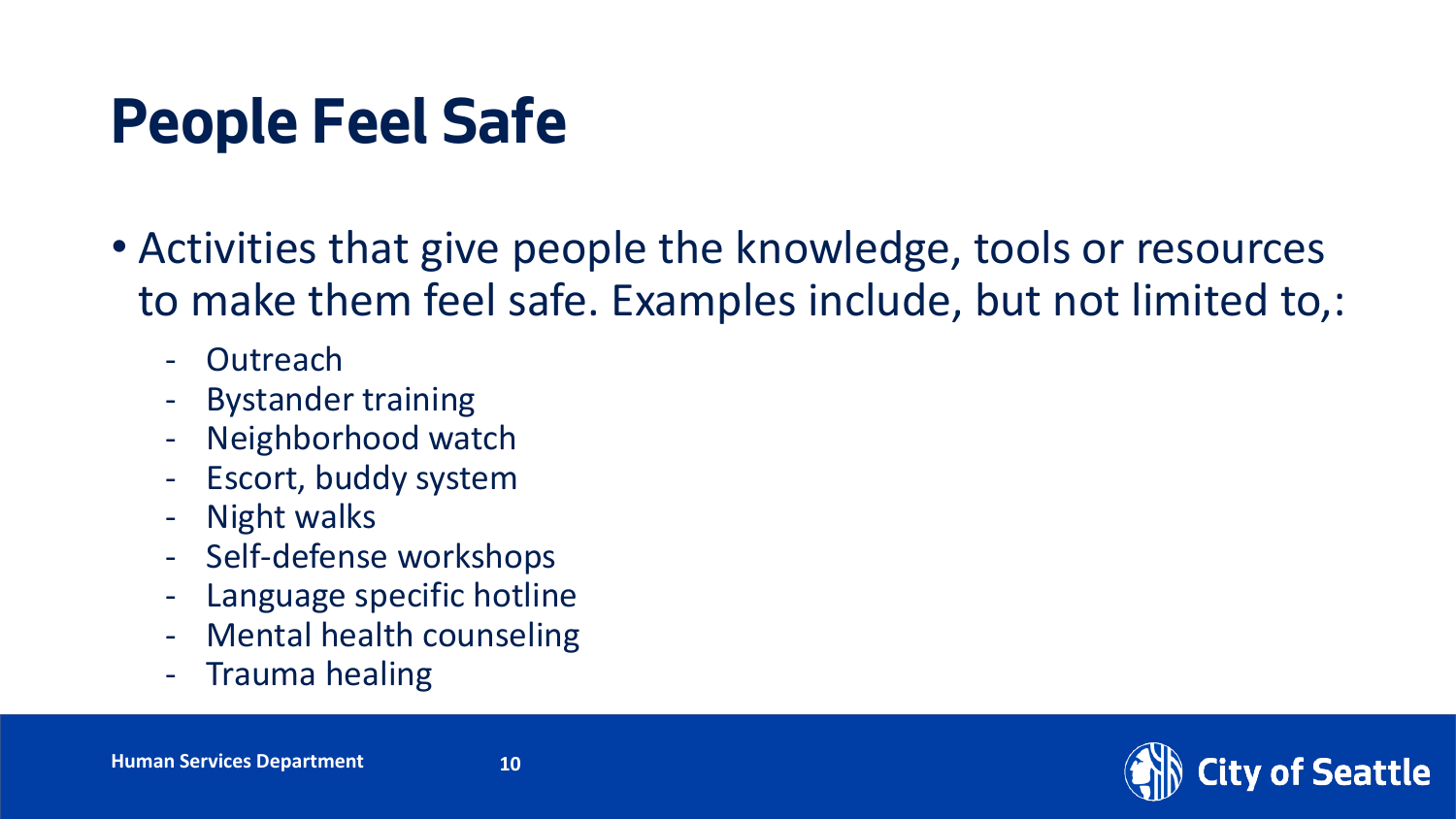#### **Communities are Supported**

- Activities that build trust and relationships within their community. Examples include, but not limited to,:
	- Field trips
	- Gardening
	- Game nights

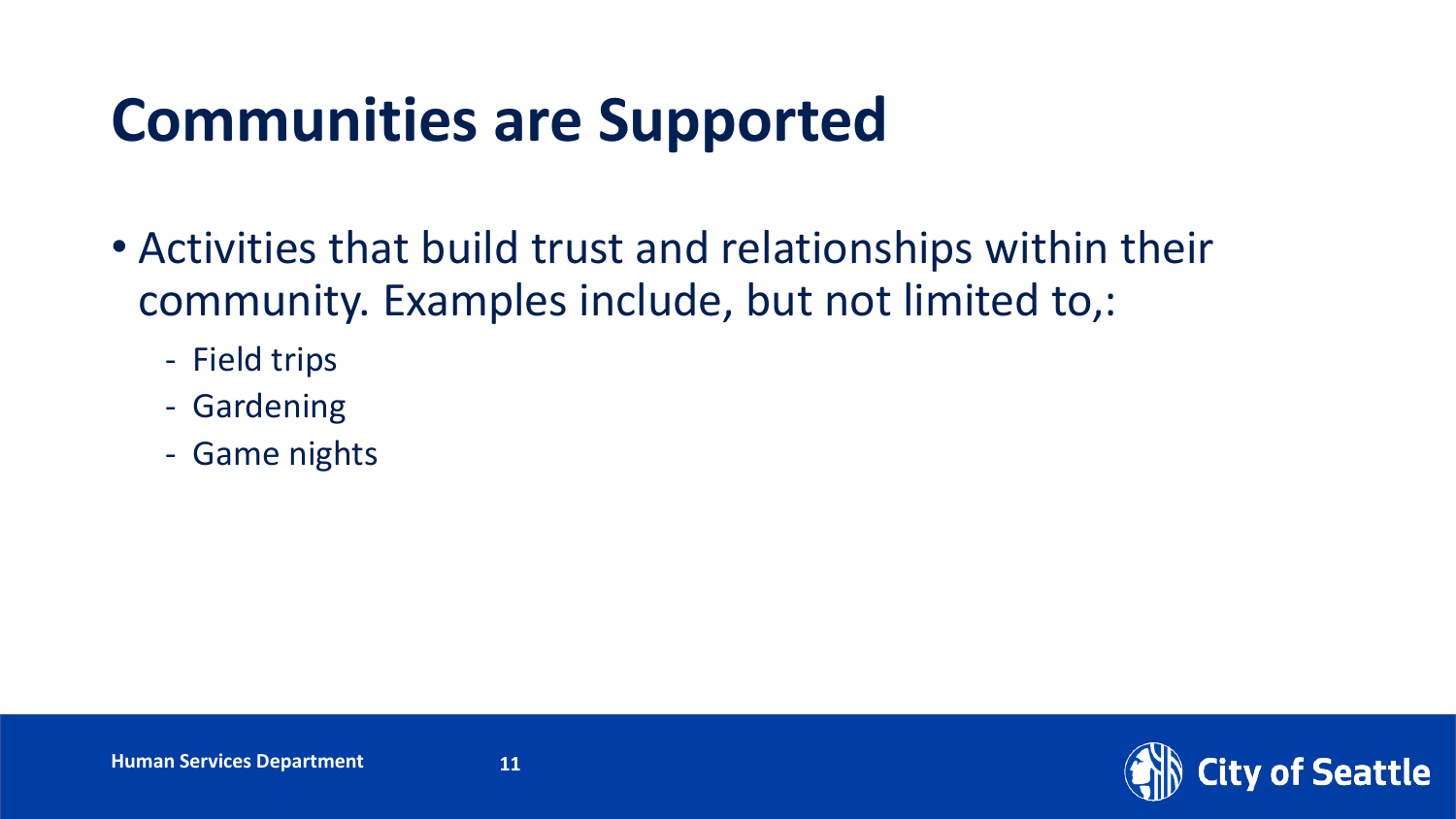#### **Communities are Unified**

- Activities that bring people from different communities together to build trust and relationships across communities. Examples include, but not limited to,:
	- Cultural events/celebrations/performances
	- BBQ/picnics
	- Peace circles
	- Town Halls

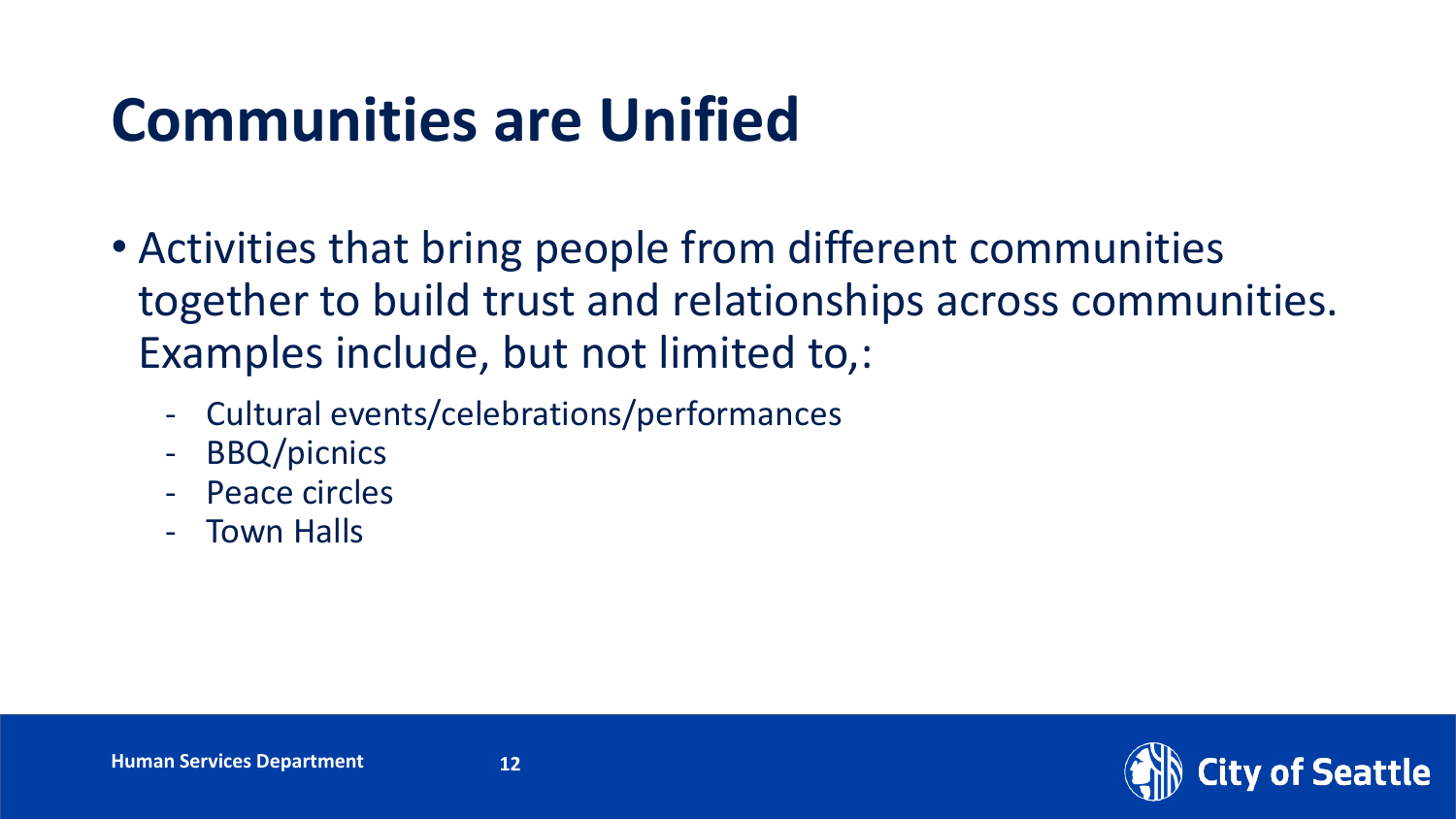#### **What does this RFP Fund?**

- Activities are not limited to the list.
- You may propose activities that meet the needs of your community if they also result in the outcomes mentioned.
- Unallowable activities include funding police or policerelated activities.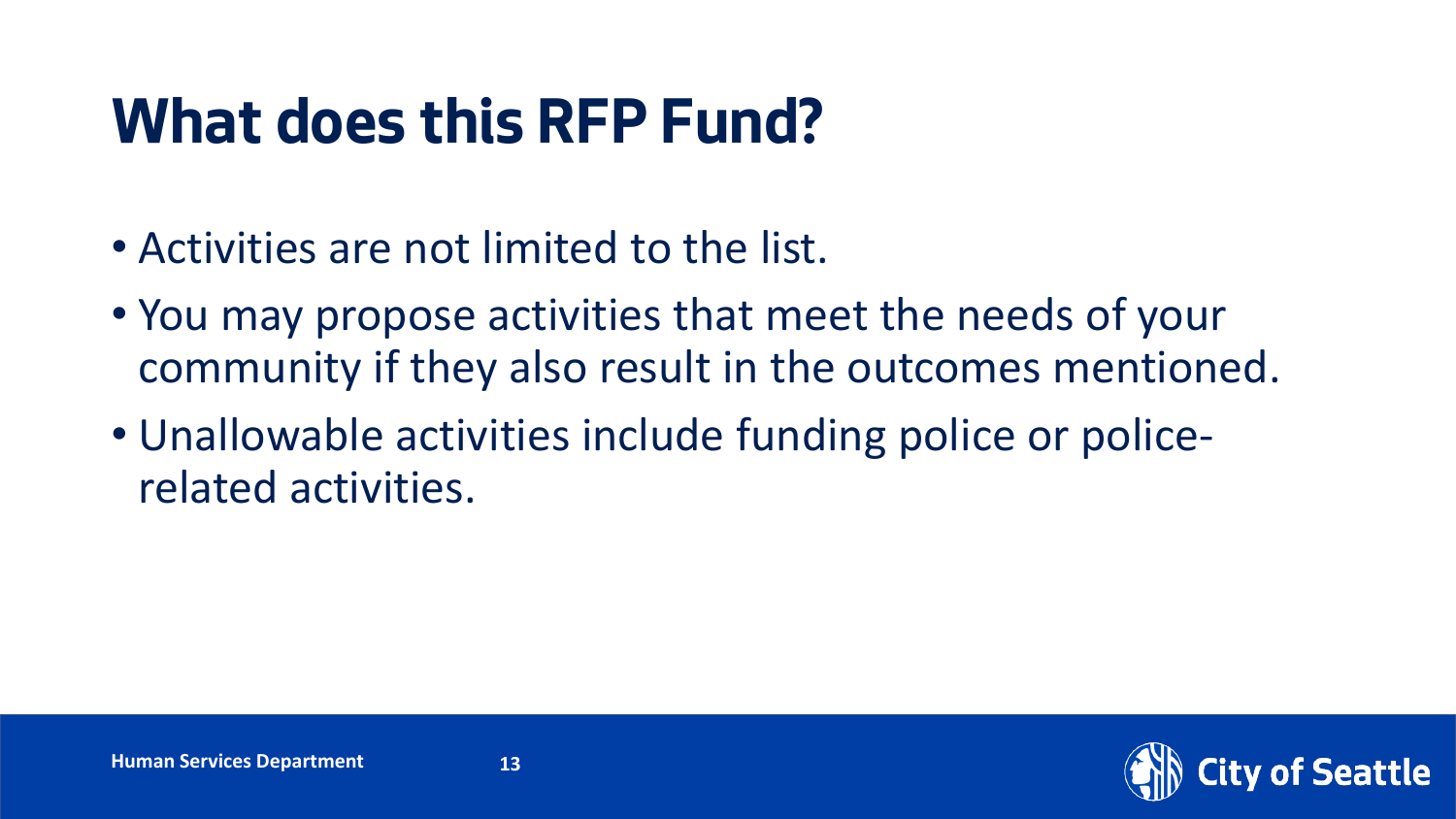#### **Proposal**

- Who are you? (30 points)
- Who will benefit (20 points)
- What do you want to do and how will it make a difference? (50 points)
- How will you know it made a difference? (no points)

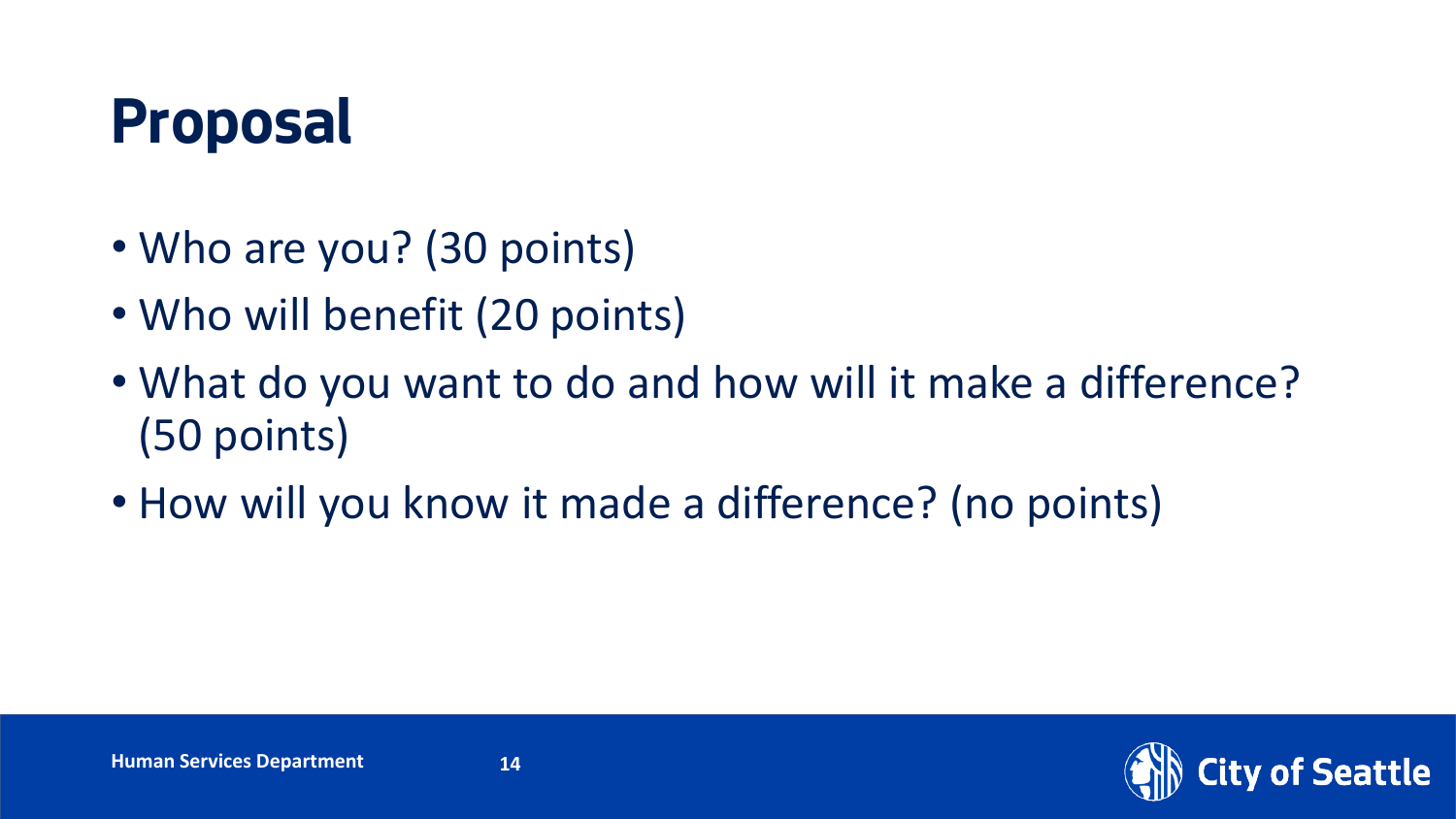## **Who are you? (30 points)**

Please describe your organization.

- 1. Describe your organization's history, experience, and the work you do.
- 2. Is your organization led by people who reflect the community you intend to reach?
- 3. Describe your relationship with the community you intend to reach.
- 4. What type of organization would you consider yourself to be small, medium or large? Please include your annual operating budget, number of paid staff and number of unpaid volunteers who support your organization.

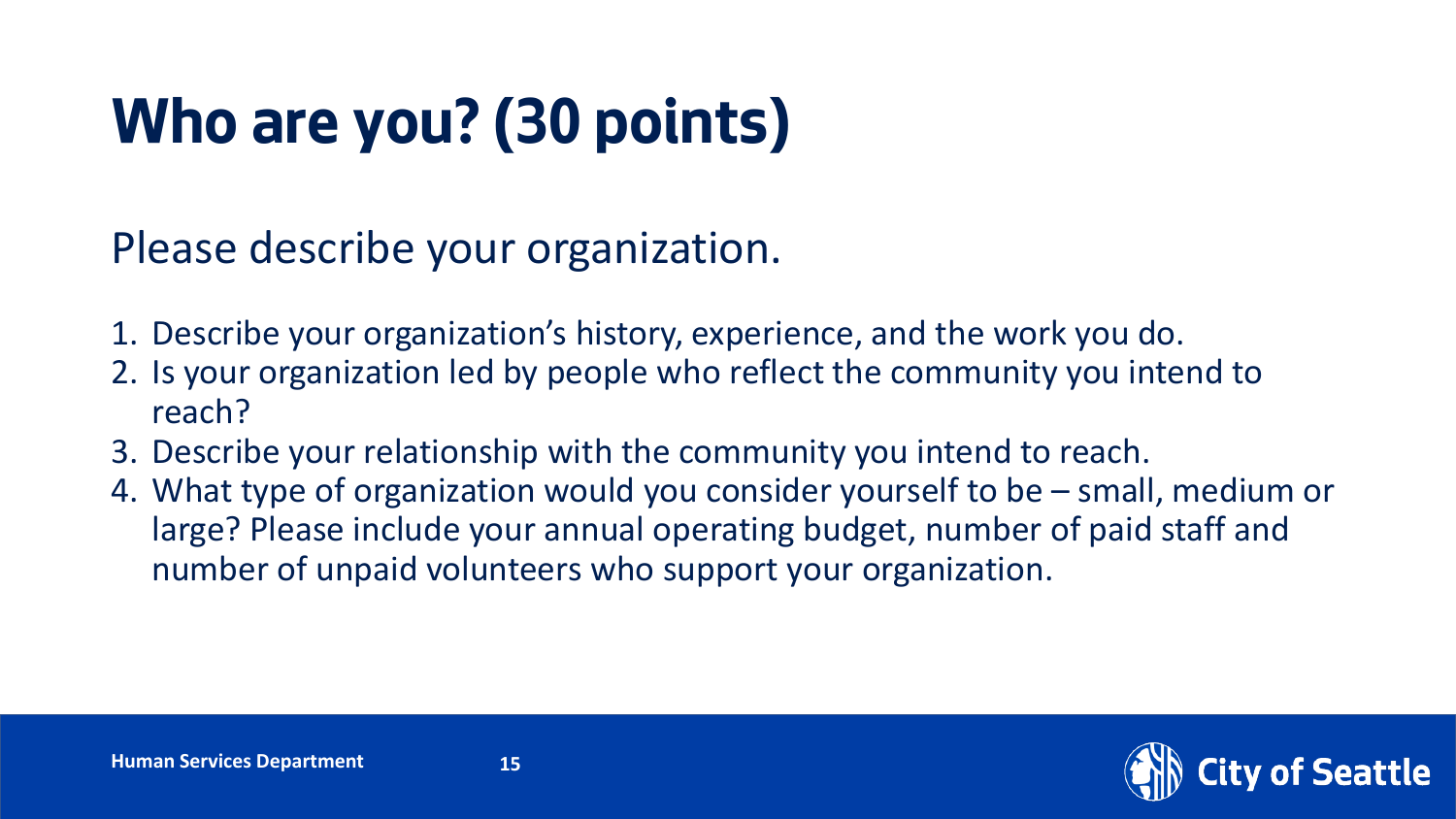### **Who will benefit? (20 points)**

Please describe the population you intend to reach.

- 1. Describe the population you intend to reach including race and ethnicity, location/neighborhood, age group (e.g., youth, young adults, adults, older adults, families, multi-generational, etc.).
- 2. Does the population you intend to reach also identify as older adults, women, LGBTQ+, unhoused, undocumented, and/or immigrant or refugee or other group that makes them more at risk of experiencing racism or racist violence. Please explain.



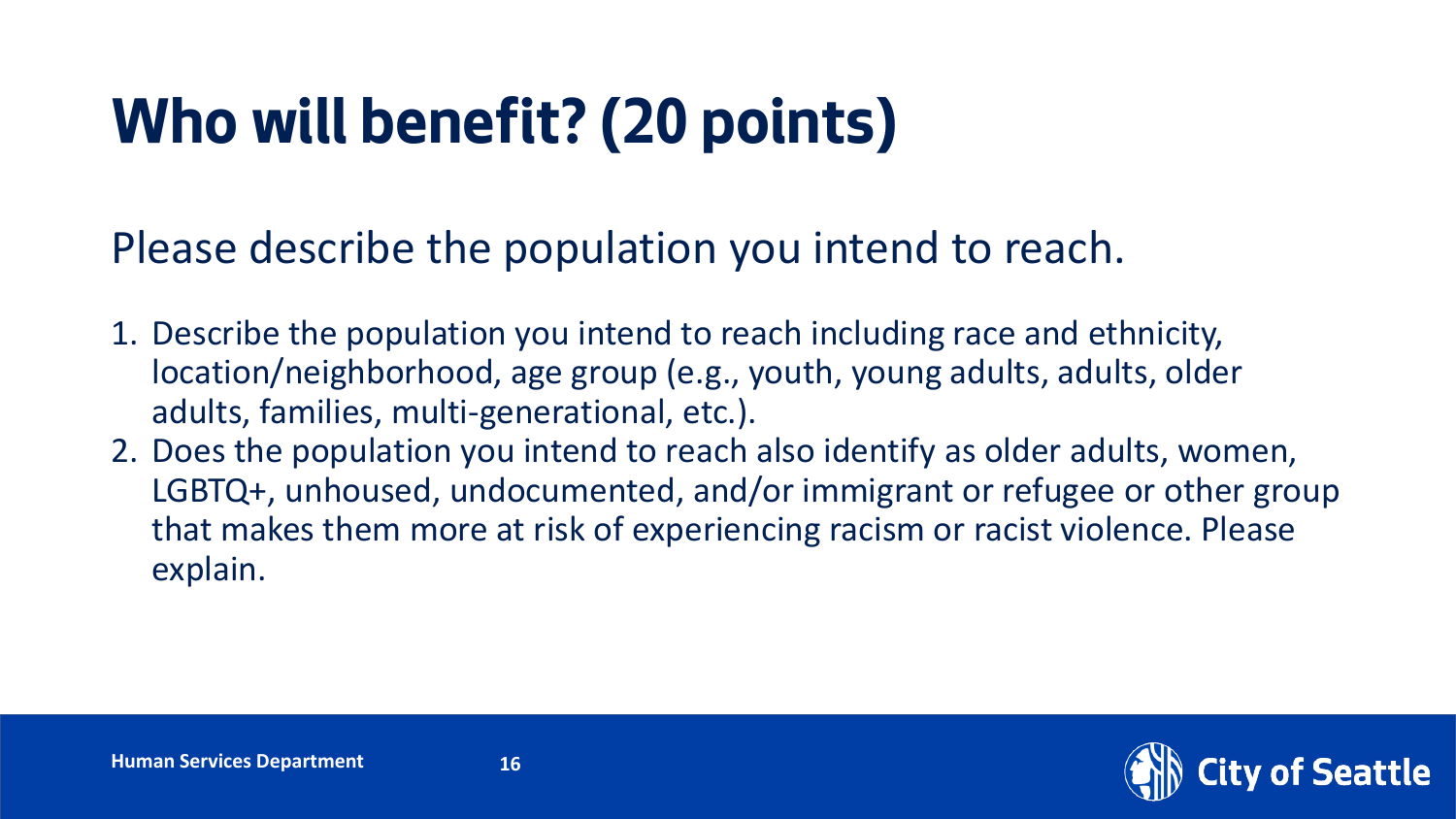### **What do you want to do and how will it make a difference?(50 points)**

Please describe your proposed activity (see Appendix A for examples). Allowable activities are not limited to the list.

- 1. Describe the issue of racism and racist violence in your community and how the activity will address it.
- 2. How does the community you intend to reach inform the activity you are proposing? Describe the activity and include frequency and staff needed.
- 3. Describe how your activity is culturally and linguistically relevant to your community.
- 4. Describe how the activity will address one or more of the following:
- People understand racism
- People feel safe
- Communities are supported
- Communities are unified

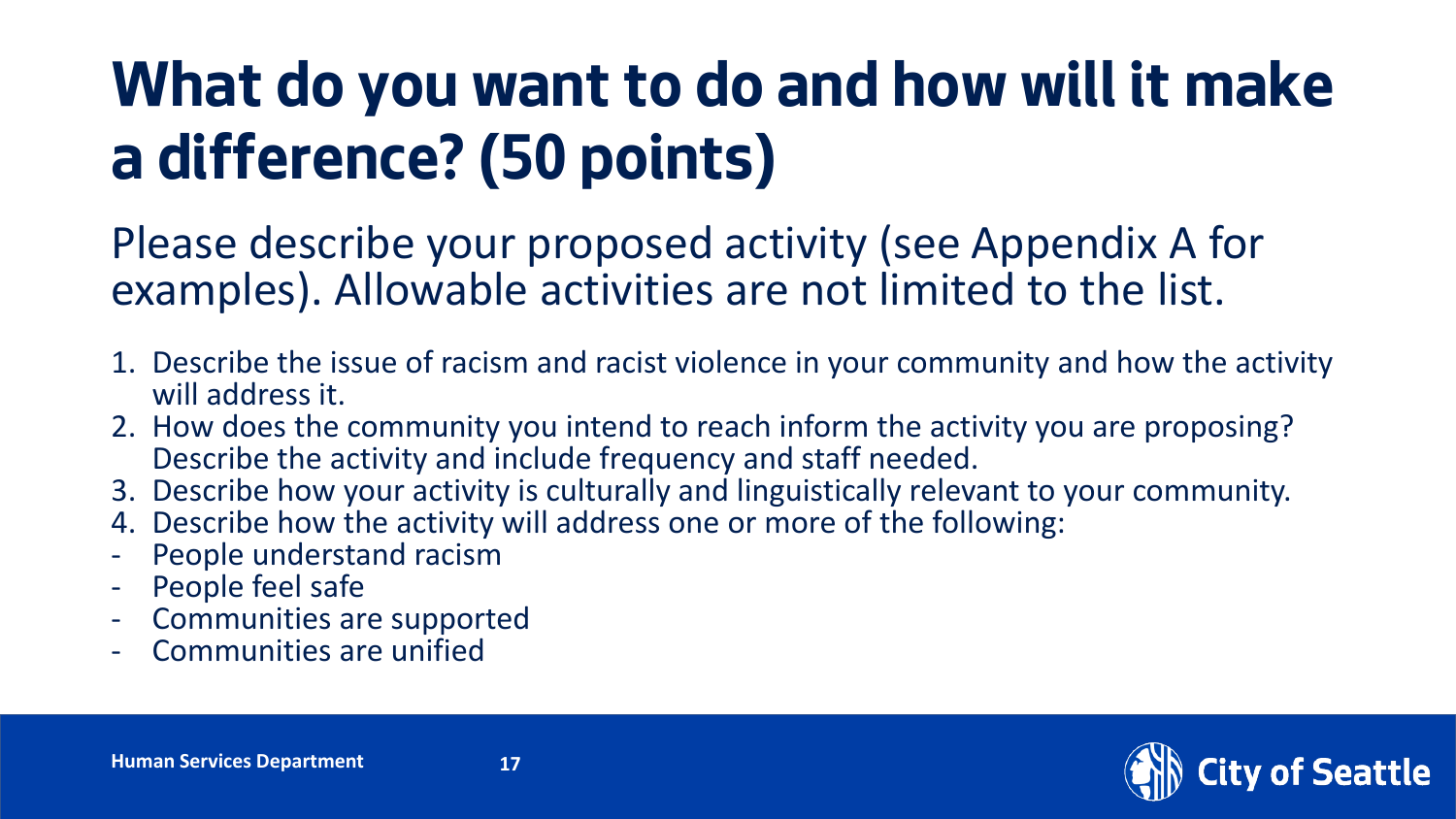## **How will you know it made a difference? (no points)**

Please describe how you will capture and share the result of your activity.

1. Describe how you will collect information to know your proposed activity made a difference. How will you let us know? Examples may include survey, focus group, interviews, personal stories, etc.

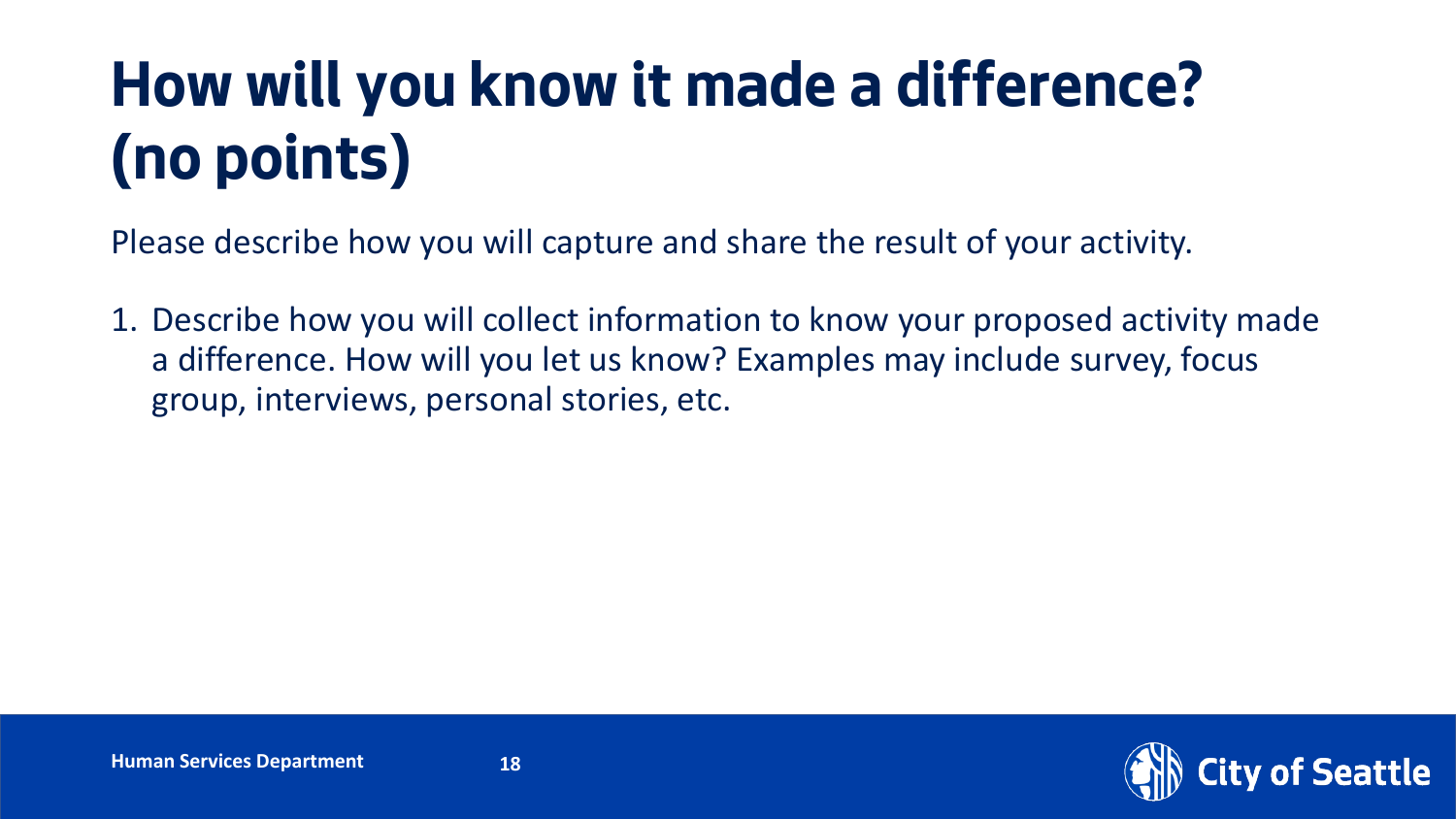## **Complete Applications**

Applications must include:

- 1) A completed and signed Application Cover Sheet
- 2) A completed Narrative Response (2 page limit)
- 3) A completed Proposed Budget

\*Applications will be accepted in your preferred language

\*Agency's operating budget will be verified during contracting process

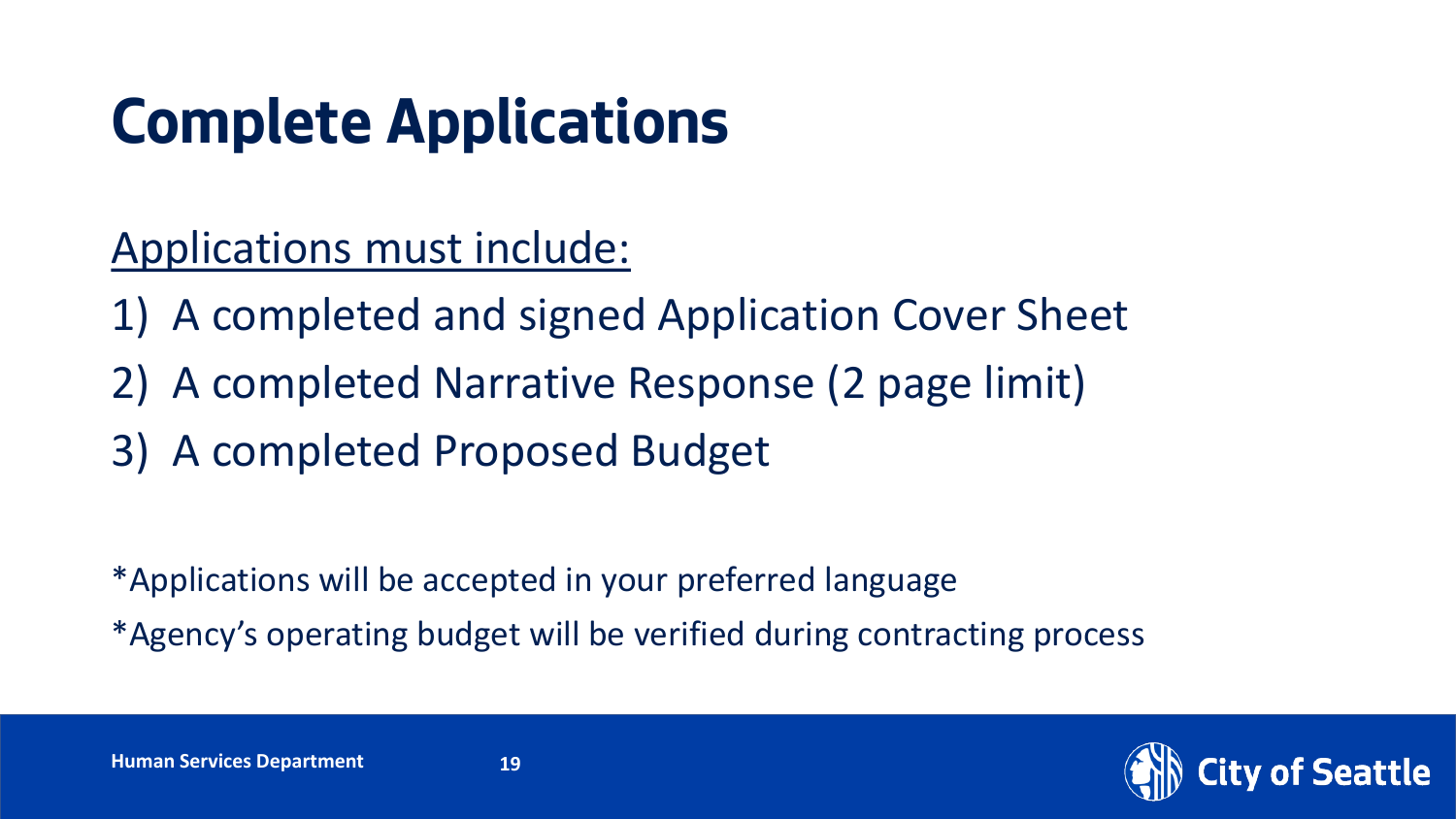#### **Submission Process**

- Applications can be submitted online or via email
- No faxed, mailed or in-person submissions
- Applications must be complete and on-time. **HSD is not responsible for ensuring that applications are received by the deadline**
- Applications are due: **June 25, 2021 by 12:00 p.m. (noon)**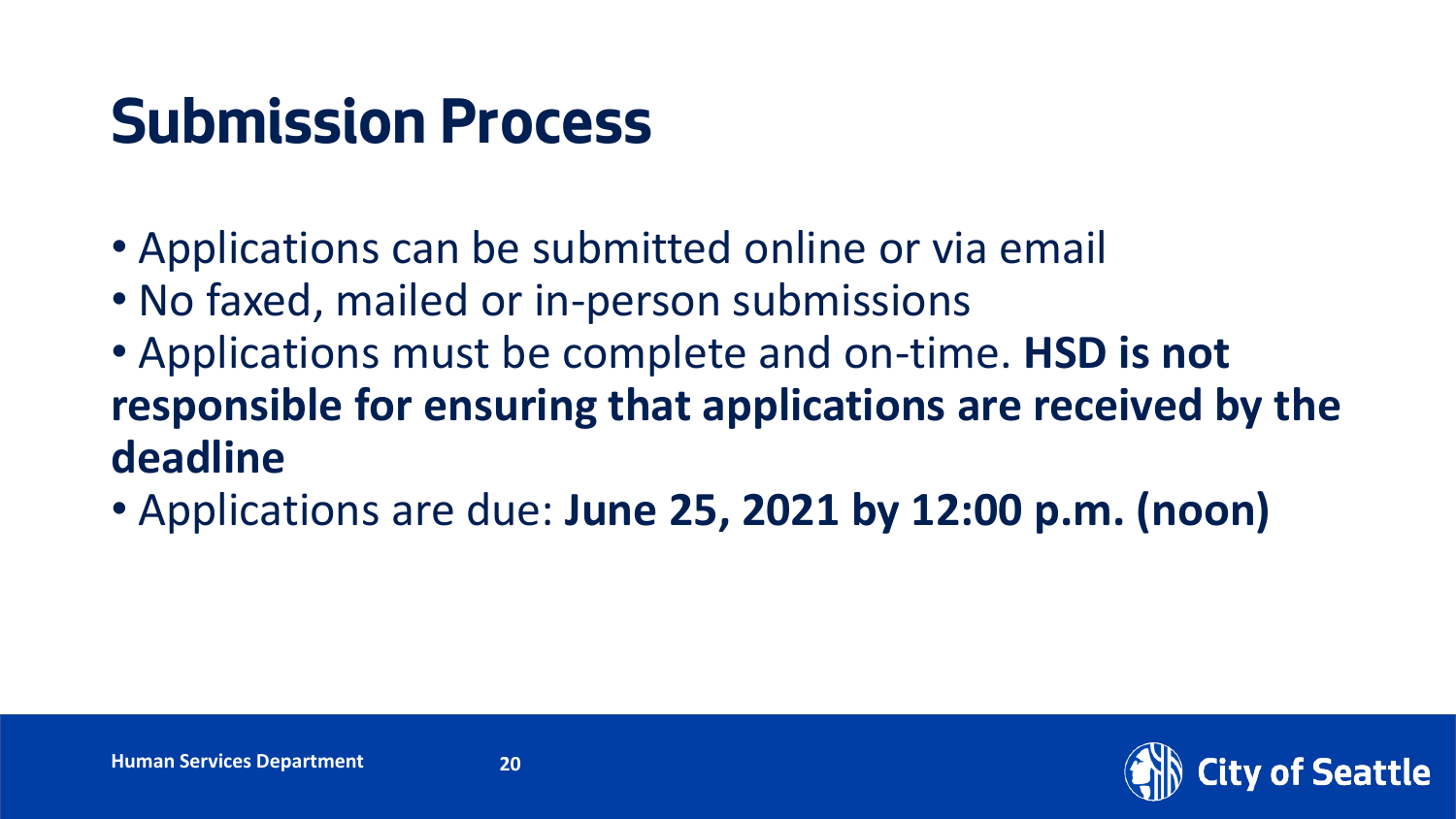### **How to submit your application: online**

- Submit online at: <http://web6.seattle.gov/hsd/rfi/index.aspx> Upload your application early in case you have an issue with your internet connectivity
	- Not an online application can't save your work
	- Upload files up to a maximum of 100 MB
	- Accepts: .pdf .doc .docx .rtf .xls .xlsx
	- If you have trouble submitting your application via the online system, contact:

Monique Salyer: **monique.salyer@seattle.gov or call (206) 256-5185**.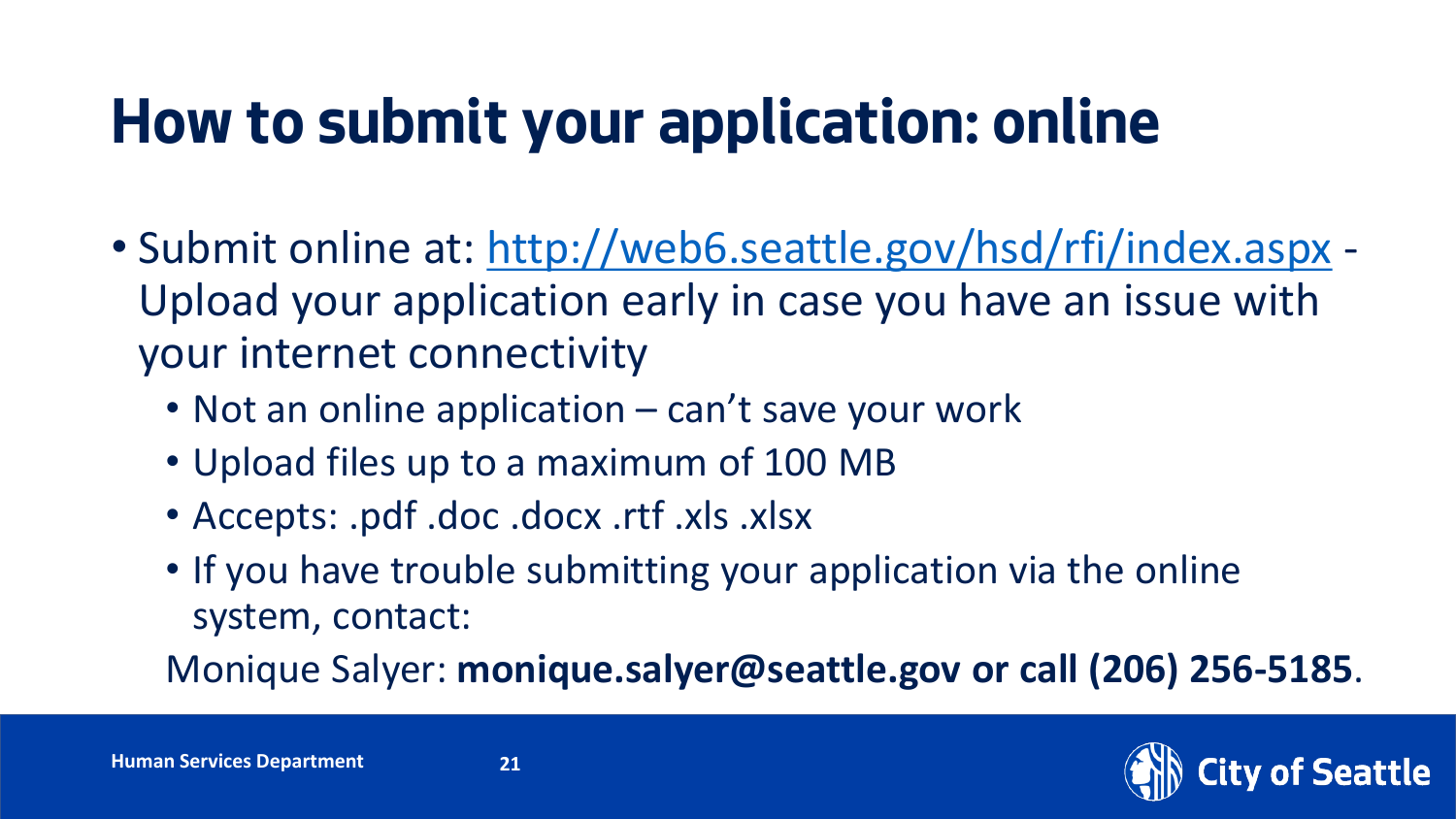

#### **Human Services Department**

**Investing in People** 

Welcome to the Human Services Department's (HSD) Online Submission System used to submit responses to Request for Proposals (RFPs) or Request for Qualifications (RFQs) released by the Department. If you need assistance, help is available on the RFP Submission Assistance page.

Prior to submitting your response, please review the submission requirements in the RFP/RFQ document to ensure that you are submitting all required documents.

| RFP/RFQ ID : | 202105                                    |
|--------------|-------------------------------------------|
| Name:        | Asian and Pacific Islander Resiliency RFP |
| Deadline:    | 6/25/2021 12:00:00 PM Pacific Time        |
|              |                                           |
|              |                                           |
|              |                                           |
|              |                                           |
|              |                                           |
|              |                                           |

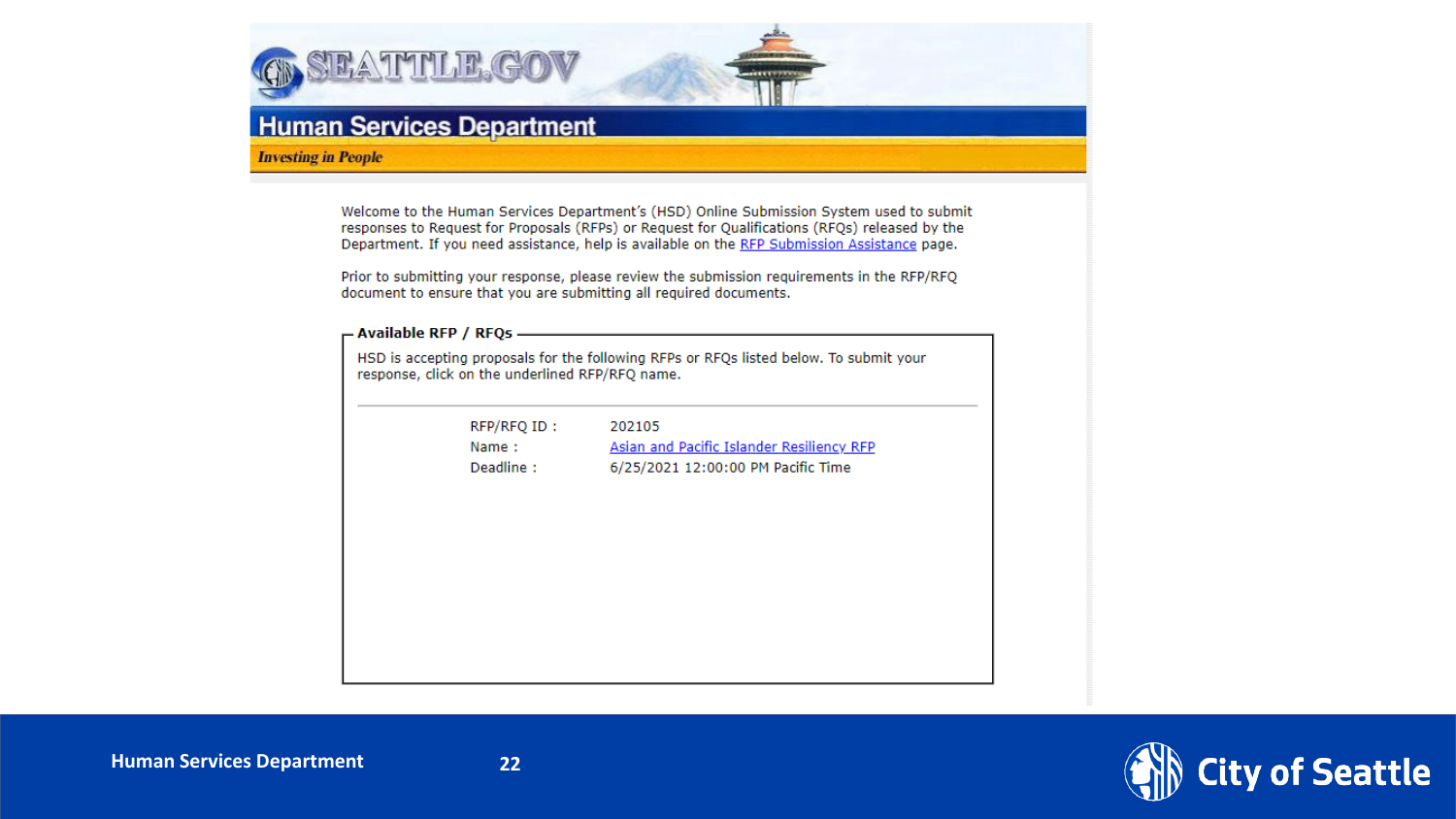#### **How to submit your application: via email**

- Email: [HSD\\_RFP\\_RFQ\\_Email\\_Submissions@seattle.gov](mailto:HSD_RFP_RFQ_Email_Submissions@seattle.gov)
	- Email attachments are limited to 30 MB.
	- The subject heading must be titled: **Asian and Pacific Islander Resiliency RFP**
	- Any risks associated with submitting a proposal by email are borne by the applicant
	- Applicants will receive an email acknowledging receipt of their application

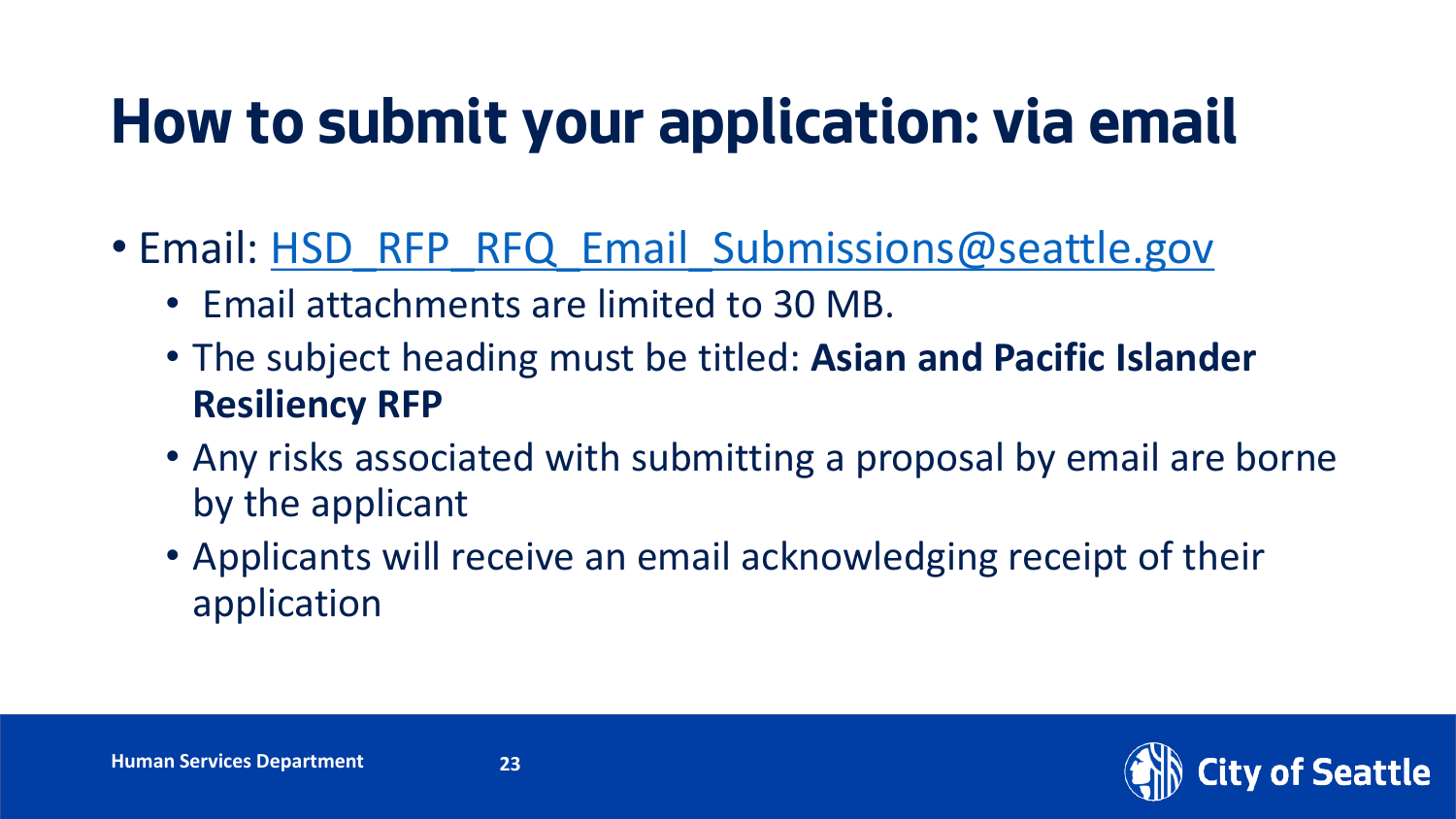#### **What happens after an application is submitted?**

- Rating committee reviews written applications
- Rating committee makes funding recommendations
- Recommendations go to HSD Director
- Agencies notified

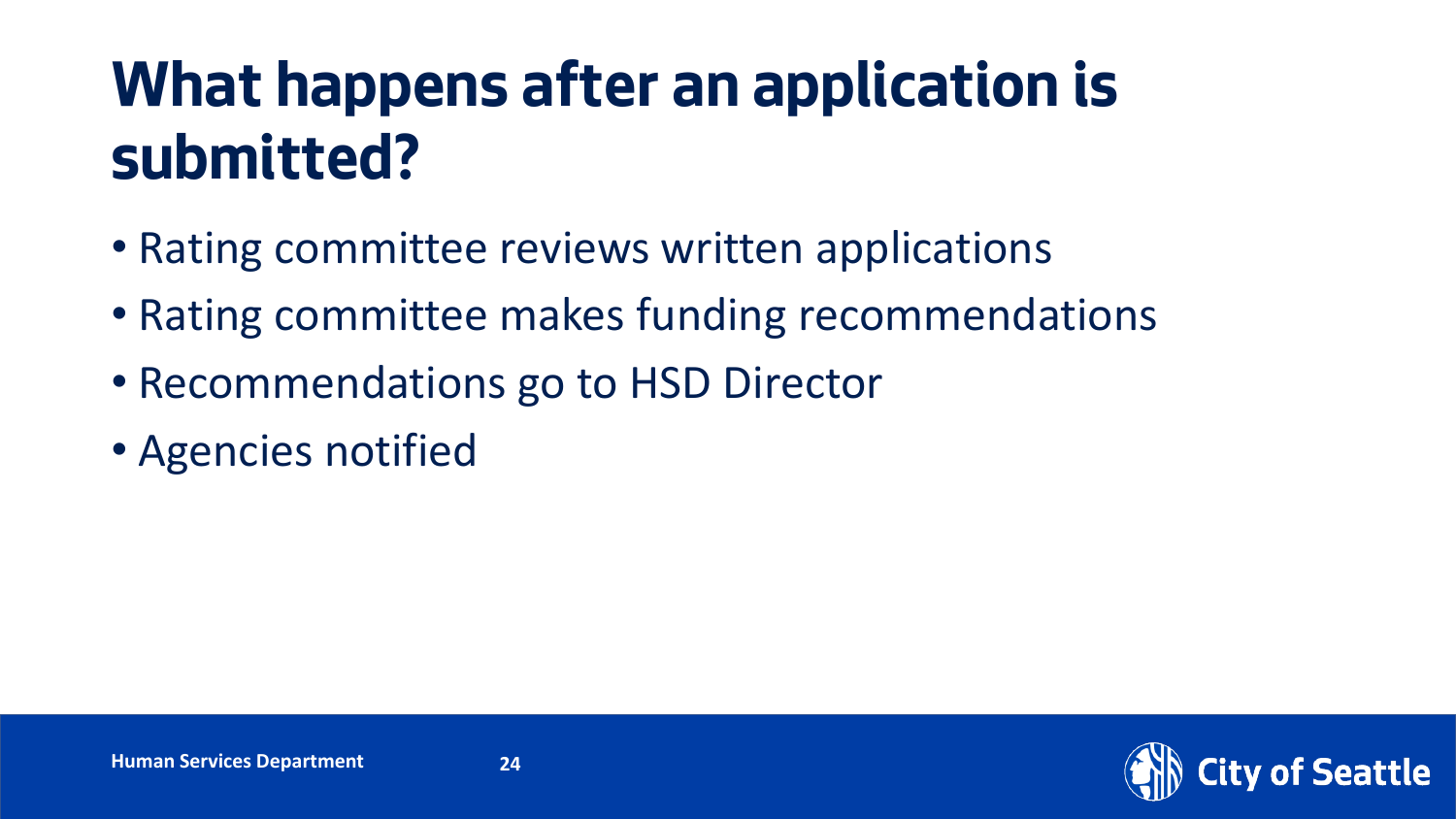### **Appeal Process**

- Applicants have right to protest/appeal certain decisions in the award process
- Grounds for appeals:
	- Violation of policies outlined in the Funding Process Manual
	- Violation of policies or failure to adhere to guidelines or criteria and/or procedures established in the funding opportunity
- Appeals deadlines:
	- Must be received within 4 business days from the date of written award/denial status
	- HSD Director's written decision will be made within 4 business days of appeal receipt. The HSD Director's decision if final.
- No contracts will be executed until the appeal process has closed. An appeal may not prevent HSD from issuing an interim contract for services to meet important client needs.



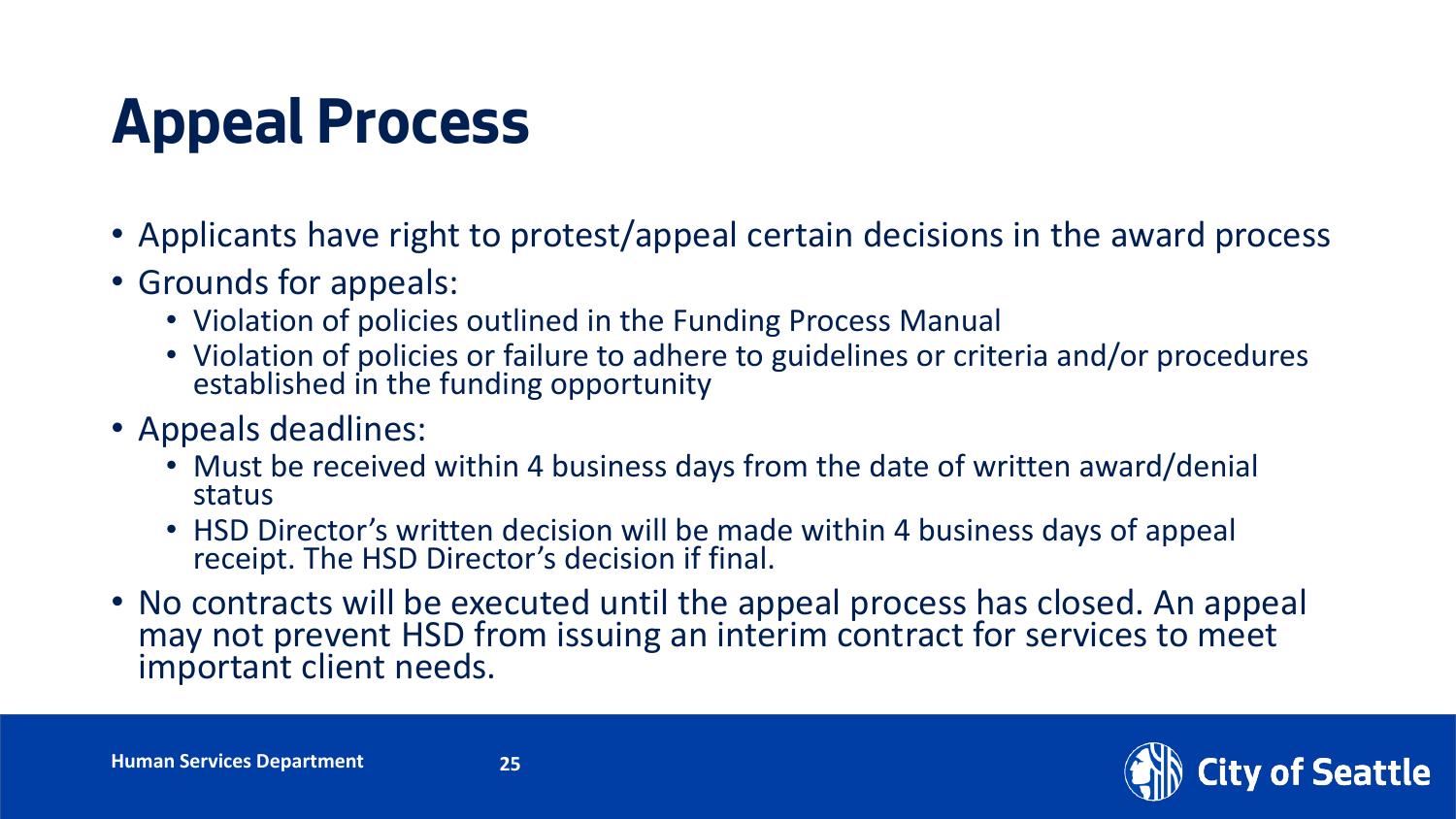#### **Tips**

- Be specific and answer all parts of the questions
- Look at the rating criteria
- Have someone review your application
- Start early and allow lots of time for submission process
- Complete all sections of the application cover sheet

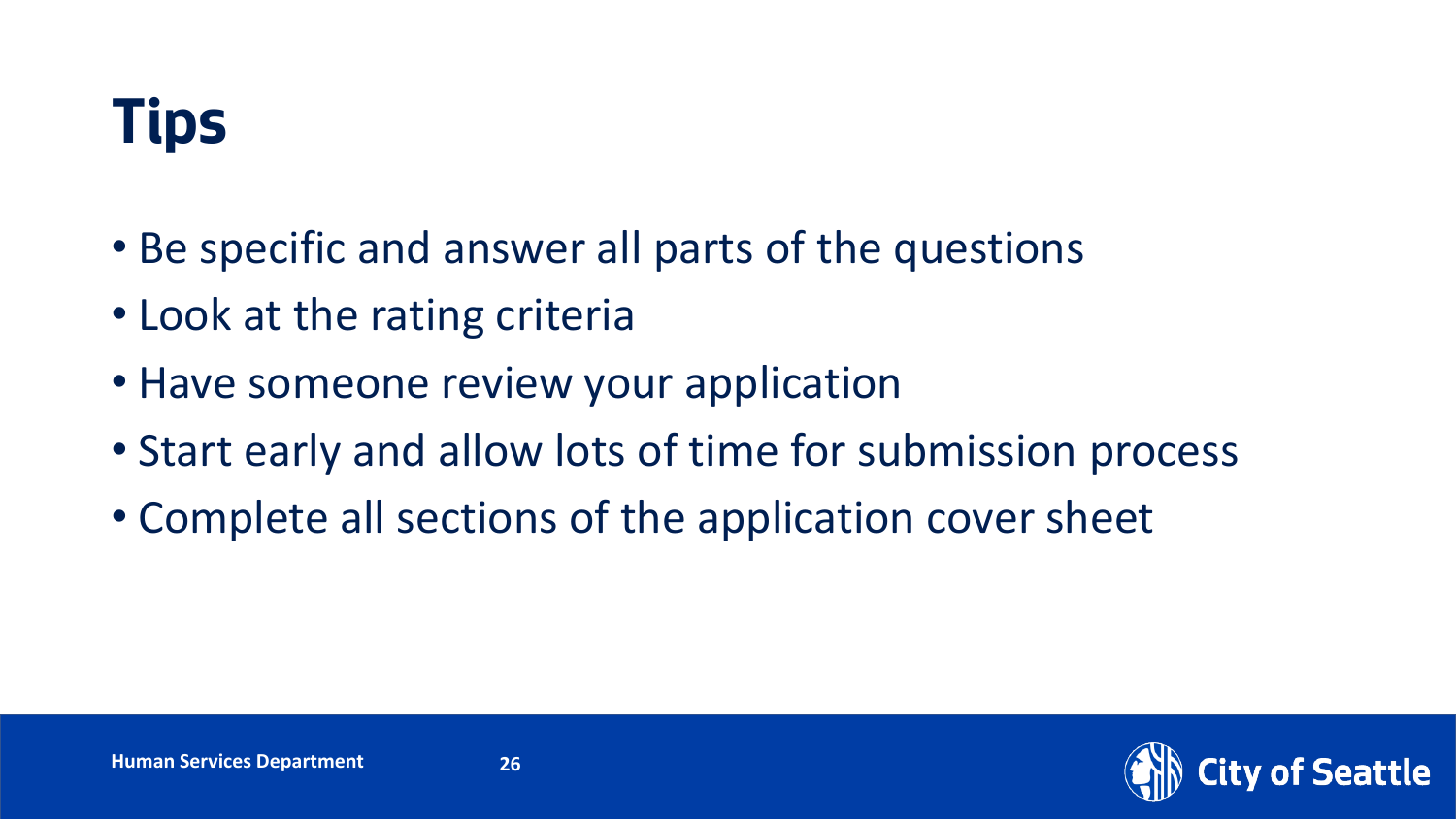# **Questions?**

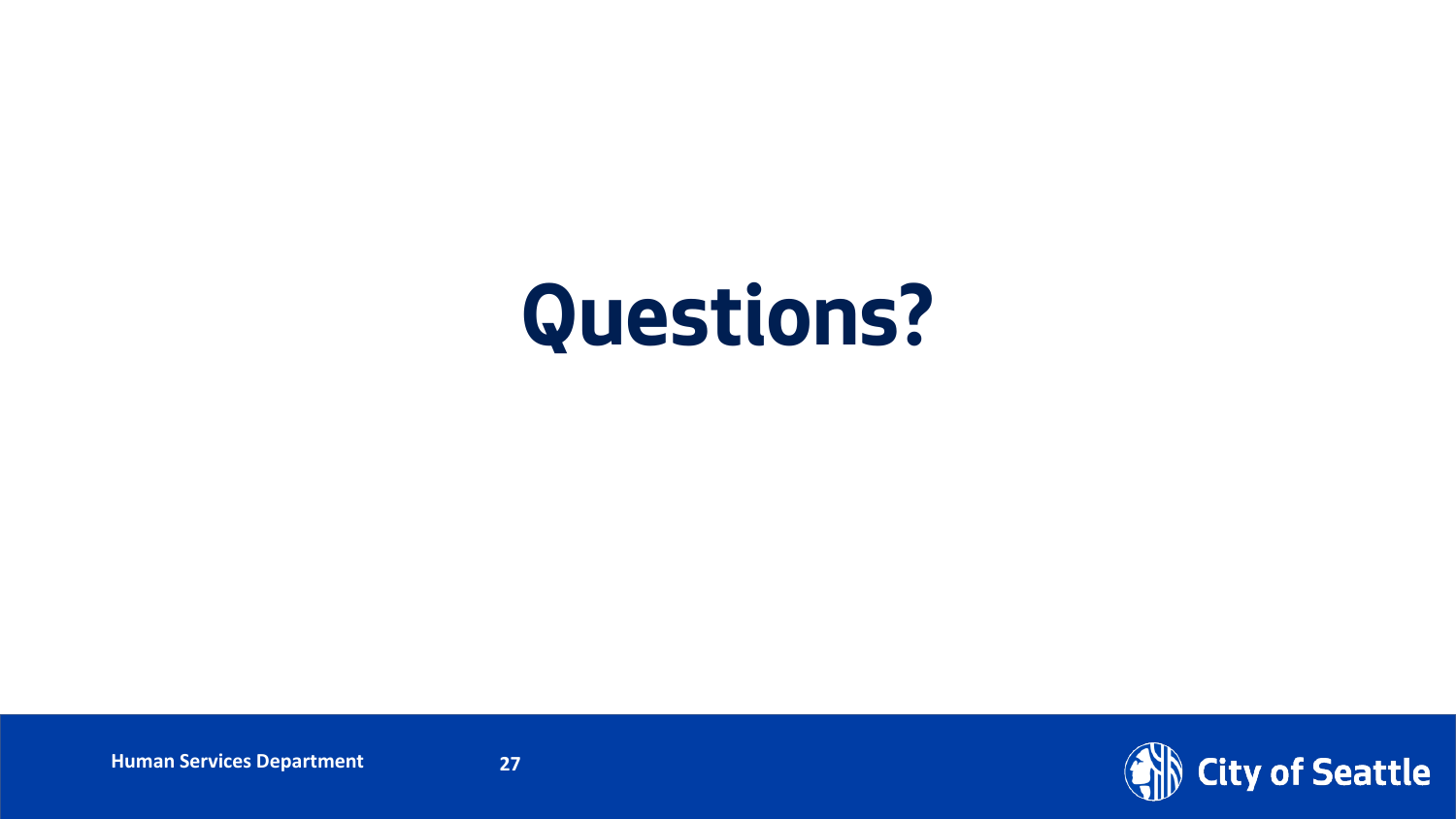#### **Questions about the RFP?**

• Send RFP questions to:

[Angela.Miyamoto@Seattle.Gov](mailto:Angela.Miyamoto@Seattle.Gov)

- [All Q&A will be posted on HSD Funding Opportunity](http://www.seattle.gov/humanservices/funding-and-reports/funding-opportunities/2021-api-resiliency-rfp)  webpage
- Only written answers are official responses
- Deadline to receive questions: **June 18, 2021 by 12:00 pm**  (noon)